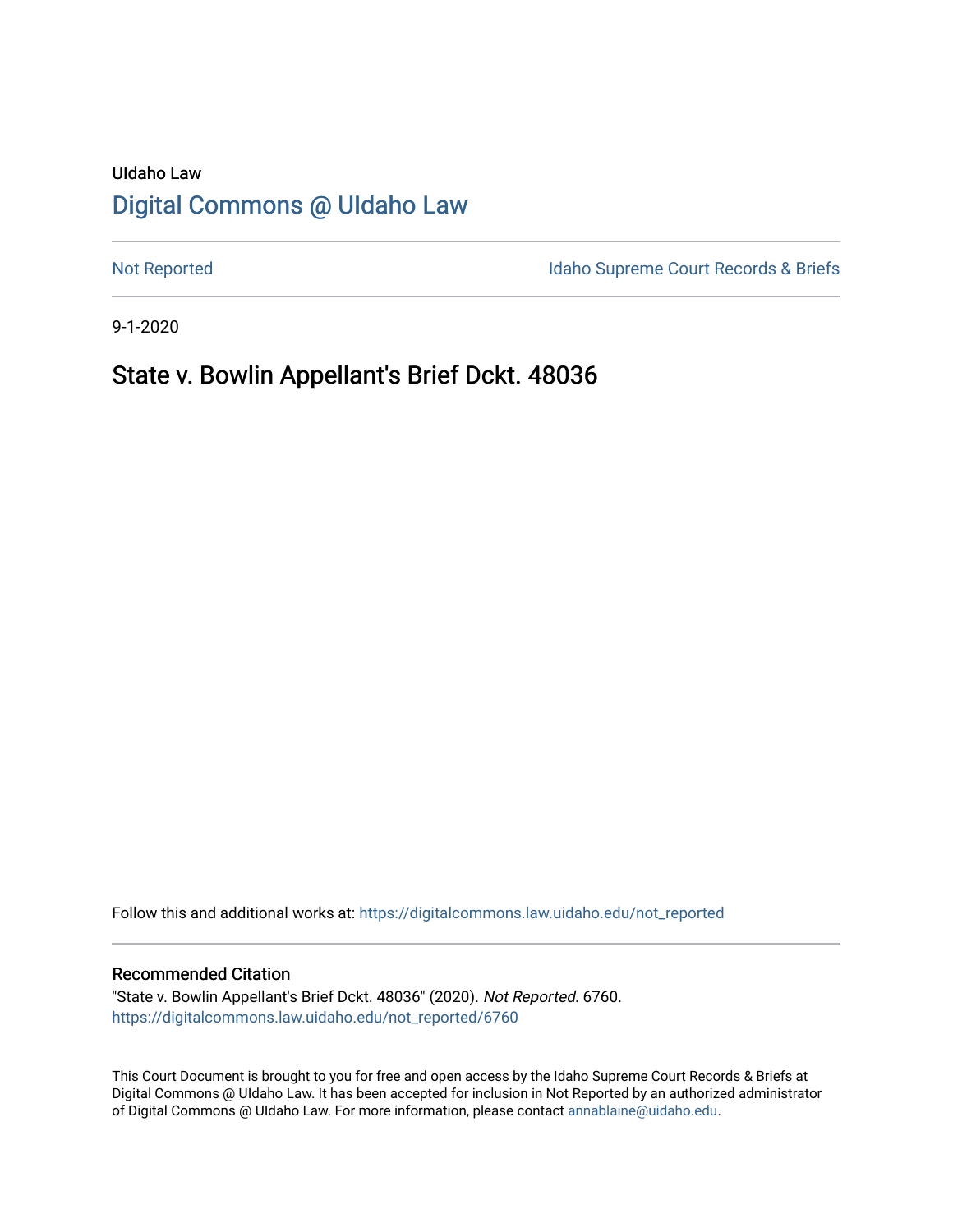Electronically Filed 9/1/2020 9:42 AM Idaho Supreme Court Melanie Gagnepain, Clerk of the Court By: Brad Thies, Deputy Clerk

### IN THE SUPREME COURT OF THE STATE OF IDAHO

)

)

)

)

STATE OF IDAHO,

Plaintiff-Respondent, )

 $\mathbf{v.}$  )

MECHELLA LYNN BOWLIN,

Defendant-Appellant. Defendant-Appellant. NO. 48036-2020

CASSIA COUNTY NO. CR16-19-5698

APPELLANT'S BRIEF

## BRIEF OF APPELLANT

### APPEAL FROM THE DISTRICT COURT OF THE FIFTH JUDICIAL DISTRICT OF THE STATE OF IDAHO, IN AND FOR THE COUNTY OF CASSIA

HONORABLE MICHAEL P. TRIBE District Judge

ERIC D. FREDERICKSEN State Appellate Public Defender I.S.B. #6555

JENNY C. SWINFORD Deputy State Appellate Public Defender **I.S.B.** #9263 322 E. Front Street, Suite 570 Boise, Idaho 83702 Phone:(208)334-2712 Fax: (208) 334-2985 E-mail: documents@sapd.state.id.us

**ATTORNEYS FOR DEFENDANT-APPELLANT**  **KENNETH K. JORGENSEN**  Deputy Attorney General Criminal Law Division P.O. Box 83720 Boise, Idaho 83720-0010 (208) 334-4534

ATTORNEY FOR PLAINTIFF-RESPONDENT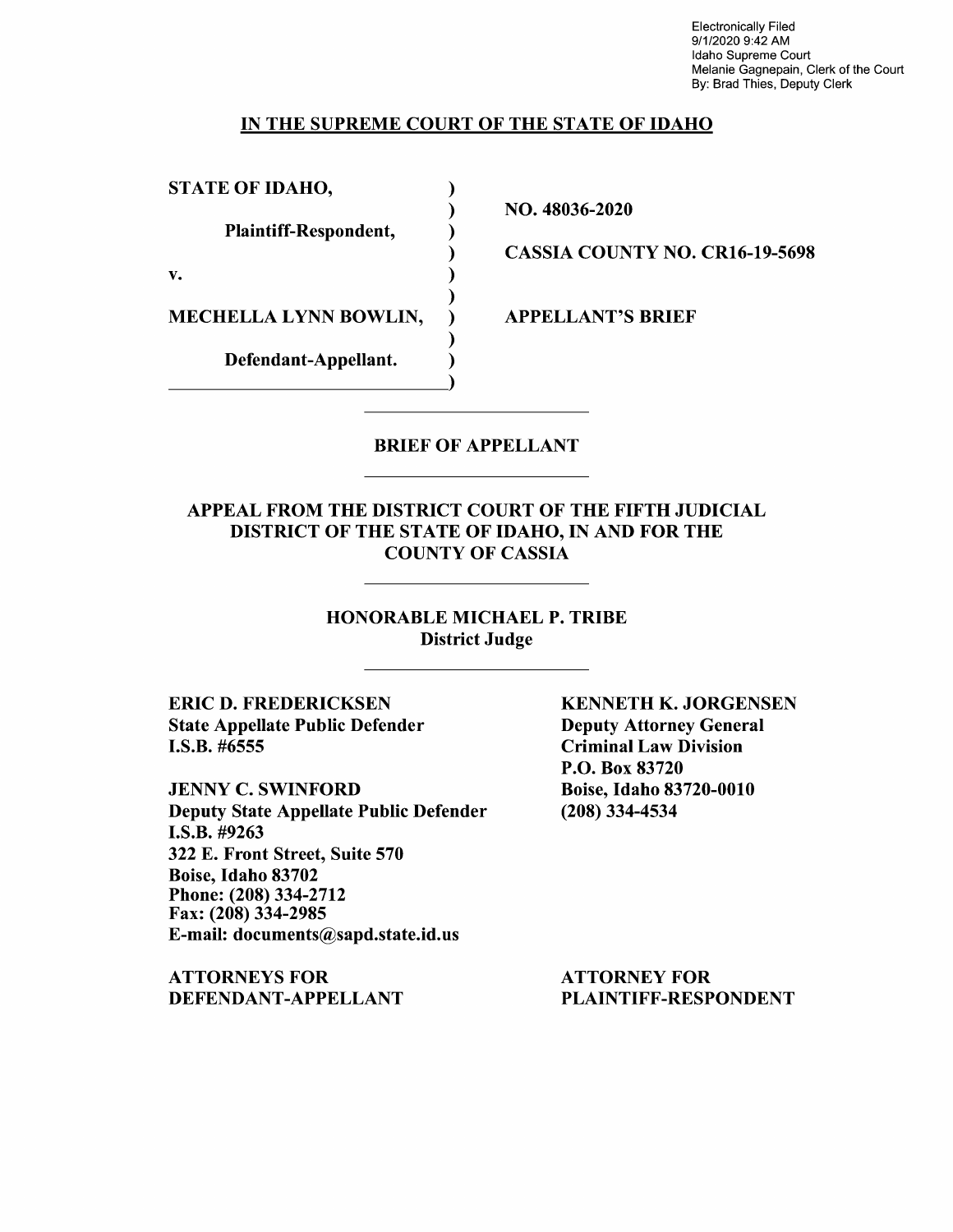## **TABLE OF CONTENTS**

| Statement of the Facts and                                                 |
|----------------------------------------------------------------------------|
|                                                                            |
|                                                                            |
| The District Court Abused Its Discretion When It Denied Ms. Bowlin's<br>L. |
|                                                                            |
|                                                                            |
| C. The District Court Did Not Exercise Reason In Denying Ms. Bowlin's      |
| The District Court Abused Its Discretion When It Declined To Suspend<br>H. |
|                                                                            |
|                                                                            |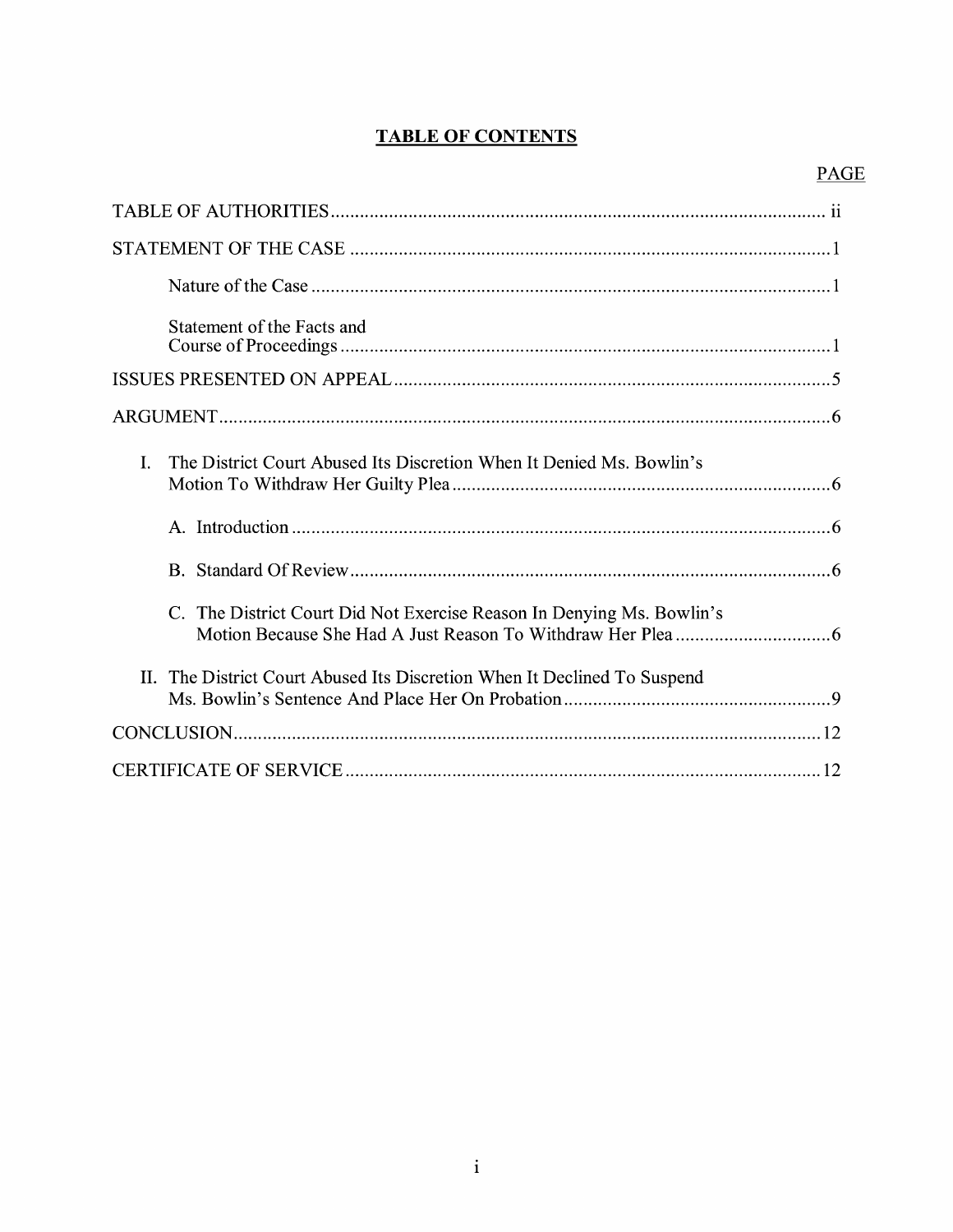## **TABLE OF AUTHORITIES**

## Cases

## **Statutes**

|--|--|--|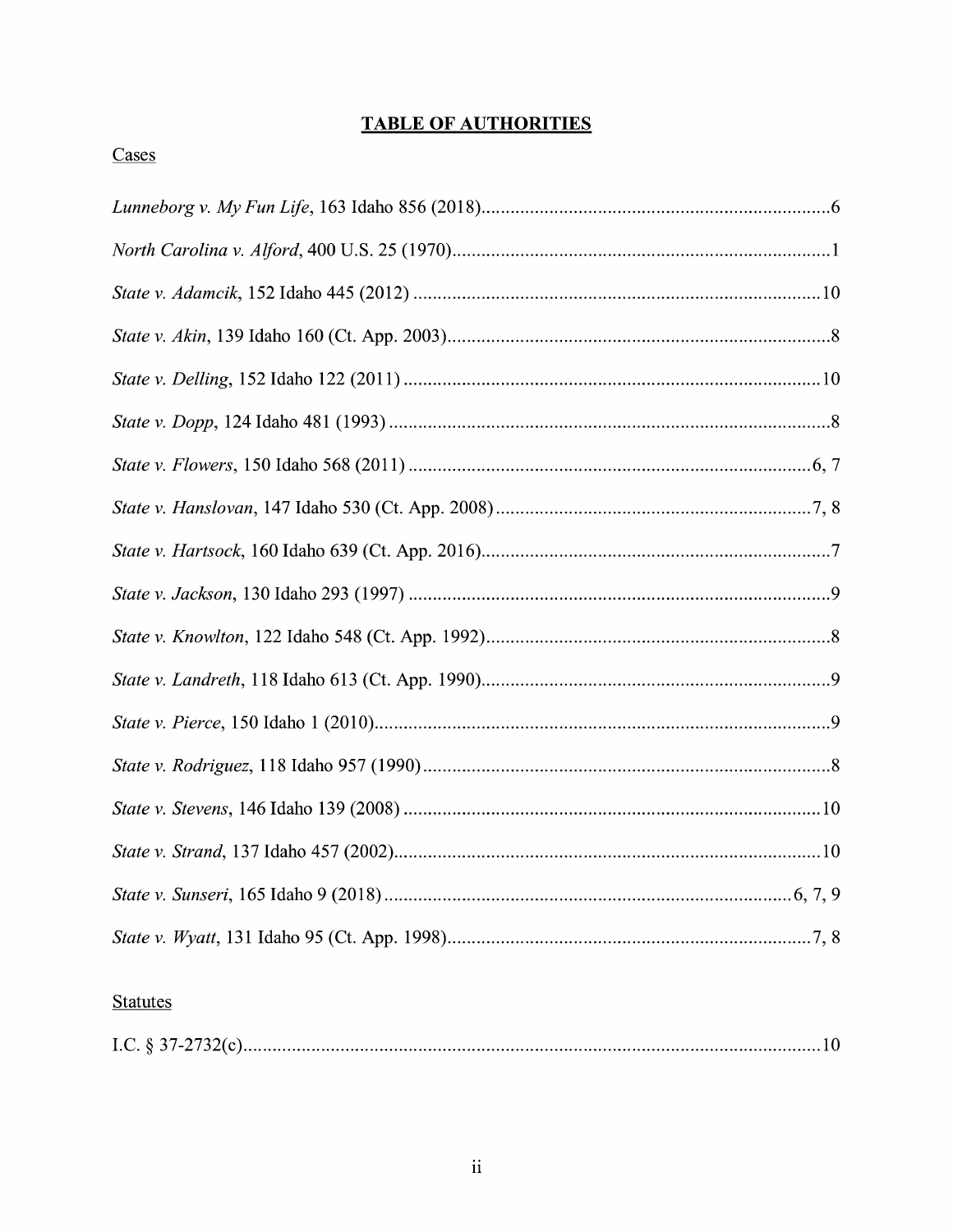Rules

|--|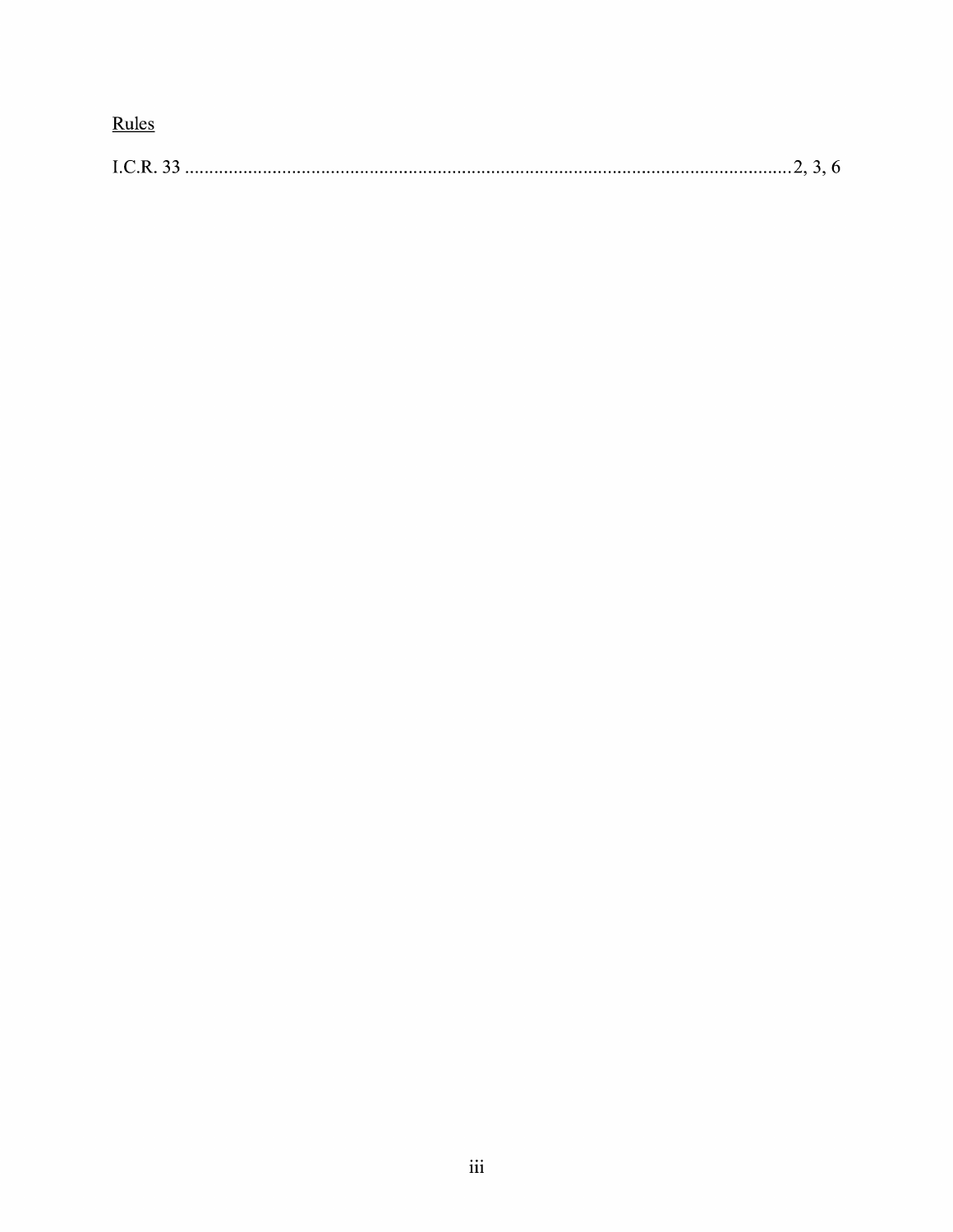#### STATEMENT OF THE CASE

#### Nature of the Case

Mechella L. Bowlin appeals from the district court's judgment of conviction for possession of a controlled substance. She argues the district court abused its discretion by denying her motion to withdraw her guilty plea. She also argues the district court abused its discretion by declining to place her on probation at sentencing.

#### Statement of Facts and Course of Proceedings

In July 2019, the State filed a criminal complaint alleging Ms. Bowlin committed the crime of possession of a controlled substance.  $(R_{n}, pp.8-9_{n})$  According to the presentence investigation report ("PSI"),<sup>1</sup> law enforcement found a baggie that tested positive for methamphetamine on the floor of the Mini-Cassia Criminal Justice Center. **(PSI,** pp.3-4; *see also*  R., p.10.) Upon review of the surveillance video, law enforcement determined the baggie fell from Ms. Bowlin's person as she was adjusting her clothing. **(PSI,** p.3; R., p.10.) Ms. Bowlin was at the justice center to visit her boyfriend. **(PSI,** pp.3-4.)

After a preliminary hearing, the magistrate judge found probable cause for the offense and bound Ms. Bowlin over to district court. **(R.,** pp.19, 21-22.) The State charged Ms. Bowlin by Information with possession of a controlled substance. (R., pp.24-25.) Ms. Bowlin pled not guilty. (R., p.37.) The district court scheduled a jury trial for early January 2020. (R., p.30.)

On the first day of trial, on January 8, Ms. Bowlin entered an *Alford2* plea to possession of a controlled substance, pursuant to a plea agreement with the State. (Tr. Vol. I, $^3$  p.3, Ls.8-24,

 $1$  Citations to the PSI refer to the thirty-four page electronic document with the confidential exhibits.

<sup>2</sup>*North Carolina v. Alford,* 400 U.S. 25 (1970).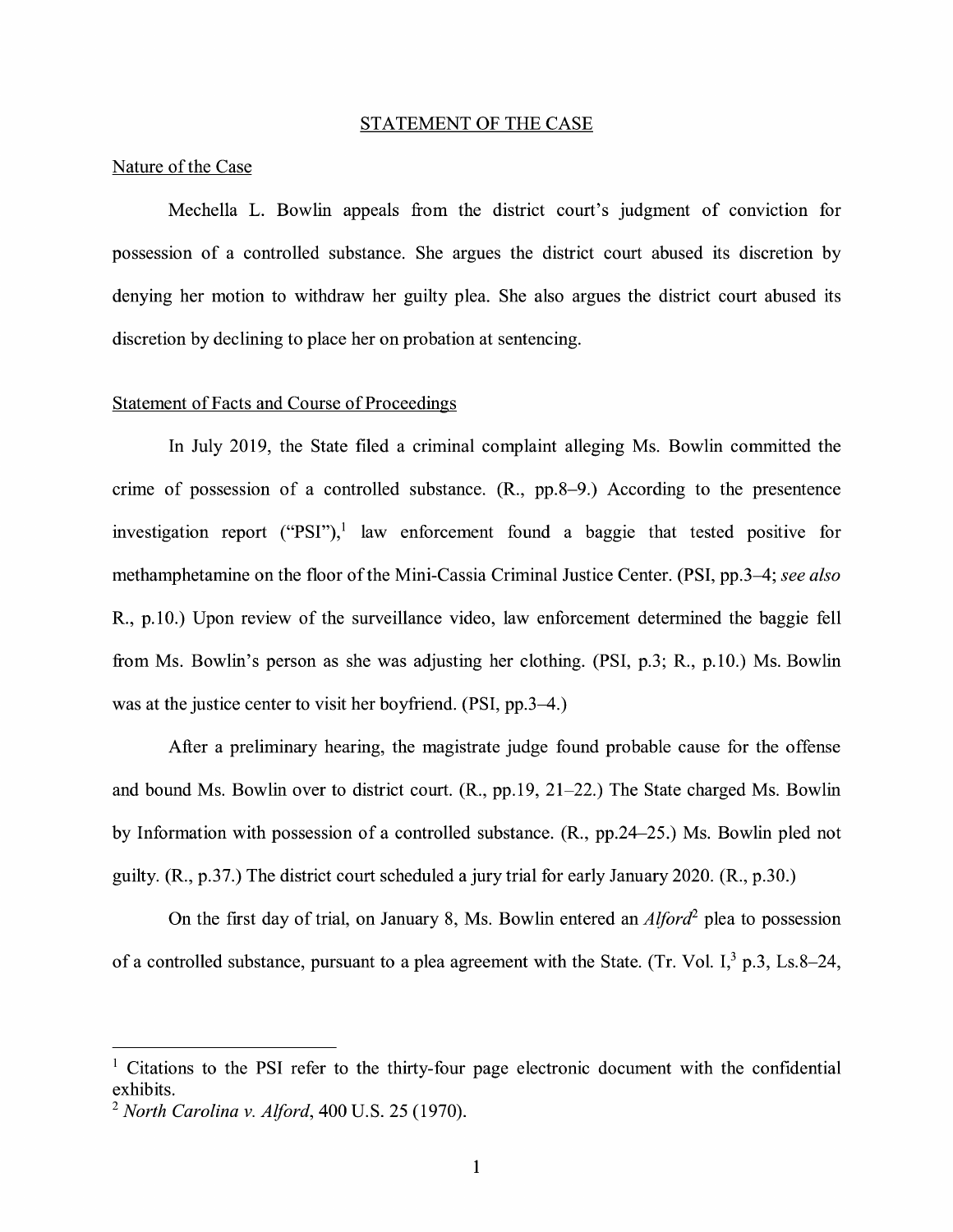p.10, L.16-p.11, L.1, p.15, L.7-p.16, L.7.) The State agreed to recommend probation, with an underlying sentence of five years, with two years fixed. (Tr. Vol. I, p.3, Ls.17-21.)

On February 6, 2020, Ms. Bowlin moved to withdraw her guilty plea pursuant to Idaho Criminal Rule (I.C.R.) 33(c). (R., p.59.) On February 28, 2020, the PSI was prepared, and it was filed on March 2, 2020. (PSI, p.1.) The PSI recommended a period of retained jurisdiction ("a rider"). (PSI, p.14.)

On March 16, 2020, the district court held a hearing on Ms. Bowlin's motion. *(See* 

*generally* Tr. Vol. II; R., p.66.) As the basis for her motion, her counsel stated:

Your Honor, my understanding is that Ms. Bowlin feels that she was placed under undue pressure to enter a guilty plea based upon the presence of the jury and that she feels that she was not adequately prepared to make that decision at that time and wishes to withdraw her guilty plea.

(Tr. Vol. II, p.4, Ls.16-21.) The State objected and argued this was not an adequate reason to

withdraw her plea. (Tr. Vol. II, p.4, L.24-p.5, L.12.) Ms. Bowlin responded that she also wanted

to withdraw her plea because she was not guilty. (Tr. Vol. II, p.6, Ls.7-8.) She asserted:

There are some discrepancies in the video. If you just watch the video, there's people who disappear in the video. They're there one minute; the next minute, poof, they're gone.

I know for a fact, I have no doubt in my mind that I did not have any drugs on me that day. I have never been more sure of anything in my life. I have seizures, and when I'm put under pressure like that, I just  $-1$ 'm going to make the quickest decision just to get out of the situation, and that's exactly what happened that day. But I've told [my counsel] from day one about the video being wrong. I mean, there's just a lot of things that are different in it.

<sup>&</sup>lt;sup>3</sup> There are three transcripts on appeal in one electronic document. Each transcript will be cited with reference to its internal pagination. Citations to "Tr. Vol. I" reference the entry of plea hearing, held on January 8, 2020 (pages 1 of 7 of overall document). Citations to "Tr. Vol. II" reference the motion to withdraw guilty plea hearing, held on March 16, 2020 (pages 8 to 13 of overall document). Citations to "Tr. Vol. III" reference the sentencing hearing, held on May 18, 2020 (pages 14 to 21 of overall document).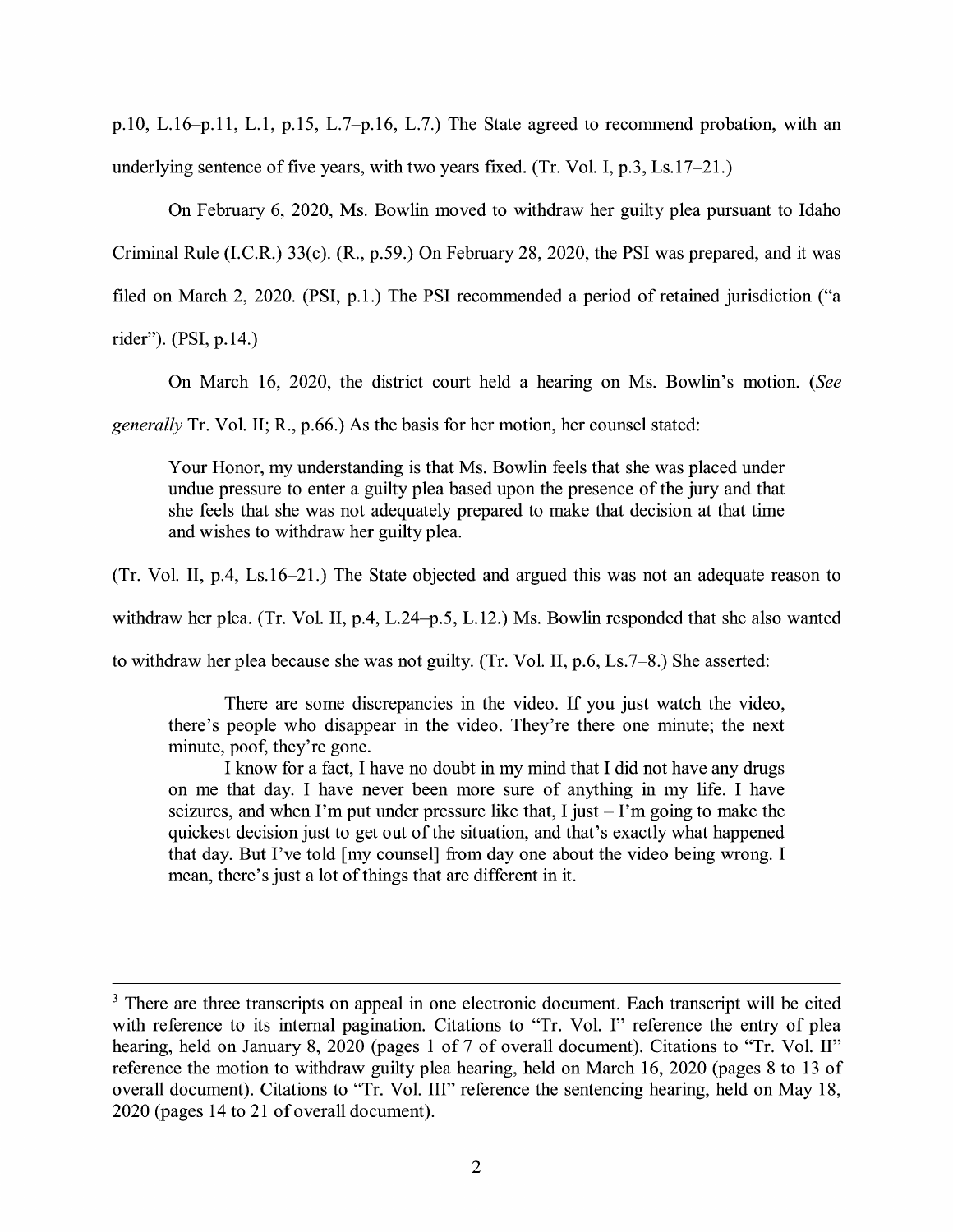And the paperwork, the notary signed off on the 4th of March, and the crime didn't even supposedly happen until the 8th of April.<sup>4</sup> There's just a lot of discrepancies in the case that I would like to show.

(Tr. Vol. II, p.6, L.8-p.7, L.2.) The district court orally ruled on her motion. (Tr. Vol. II, p.7, L.5-p.10, L.16.) First, the district court discussed the "just reason" standard and recognized that Ms. Bowlin filed her motion before the PSI. (Tr. Vol. II, p.7, L.5-p.9, L.5.) The district court summarized Ms. Bowlin's basis for the motion as "essentially that you were under duress or stressed the morning of trial and essentially regret making that decision, and now believe there's some issues that you want to have flushed out or reviewed and explored in front of a jury." (Tr. Vol. II, p.9, Ls.5-10.) The district court discussed that it had reviewed the transcript of the entry of plea hearing, including its plea colloquy. (Tr. Vol. II, p.9, L.12-p.10, L.10.) The district court concluded:

And I understand that the morning of trial are stressful times. They're stressful times for the Court. They're stressful times for the lawyers, but at this time, I don't see a just reason to withdraw the plea, based on the cases I've cited, based on [I.C.R.] 33, so at this point, I'm going to deny the motion.

(Tr. Vol. II, p.8, Ls.11-16.) In April 2020, the district court entered an order denying the motion for the reasons stated on the record. (R., p.67.)

In May 2020, the district court held a sentencing hearing. *(See generally* Tr. Vol. III; **R.,** p.76.) The State did not make an explicit recommendation and doubted whether Ms. Bowlin could comply with the terms of probation. (Tr. Vol. III, p.9, L.20-p.12, L.9.) Ms. Bowlin's counsel requested the district court follow the plea agreement and place her on probation. (Tr. Vol. II, p.12, L.18-p.13, L.4.) Ms. Bowlin stated again that she did not drop the baggie with

<sup>&</sup>lt;sup>4</sup> Ms. Bowlin was likely referring to the police officer's affidavit of probable cause. (R., pp.10– 11.) The officer's affidavit states that the crime allegedly occurred on April 8, 2019, but the notary public states that the affidavit was subscribed and sworn on March 4, 2019. **(R.,** pp.10- 11.)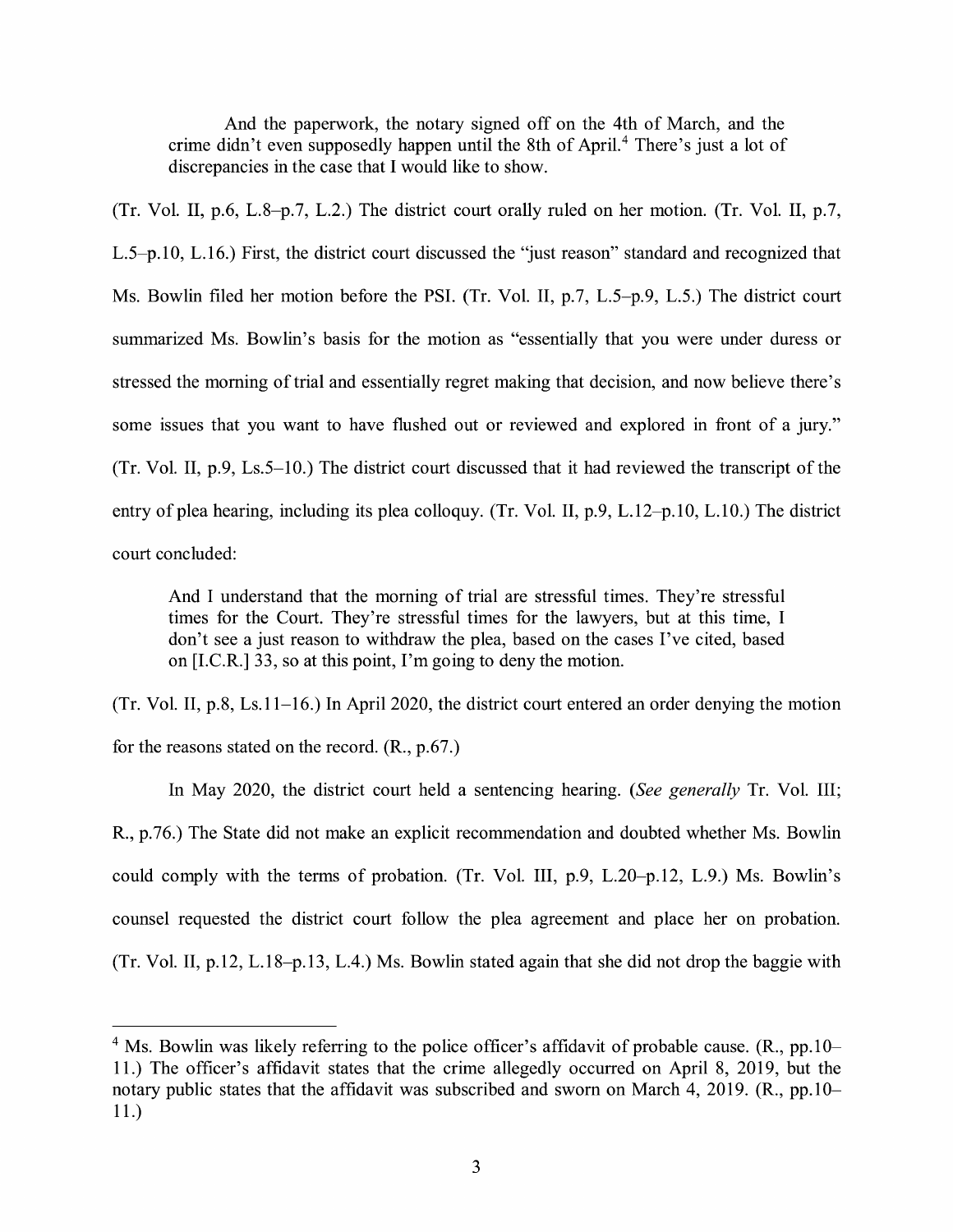methamphetamine. (Tr. Vol. III, p.14, Ls.3-19.) She also informed the district court that she had successfully completed drug court in 2015 and had not used drugs. (Tr. Vol. III, p.14, Ls.3–19.) Consistent with the agreement, the district court sentenced Ms. Bowlin to five years, with two years fixed. (Tr. Vol. III, p.17, Ls.5-7.) However, the district court declined to follow the agreement for probation and, instead, retained jurisdiction. (Tr. Vol. III, p.18, Ls.18-21.) The district court entered a judgment of conviction, and Ms. Bowlin timely appealed. (R., pp.71–73, 77-78.)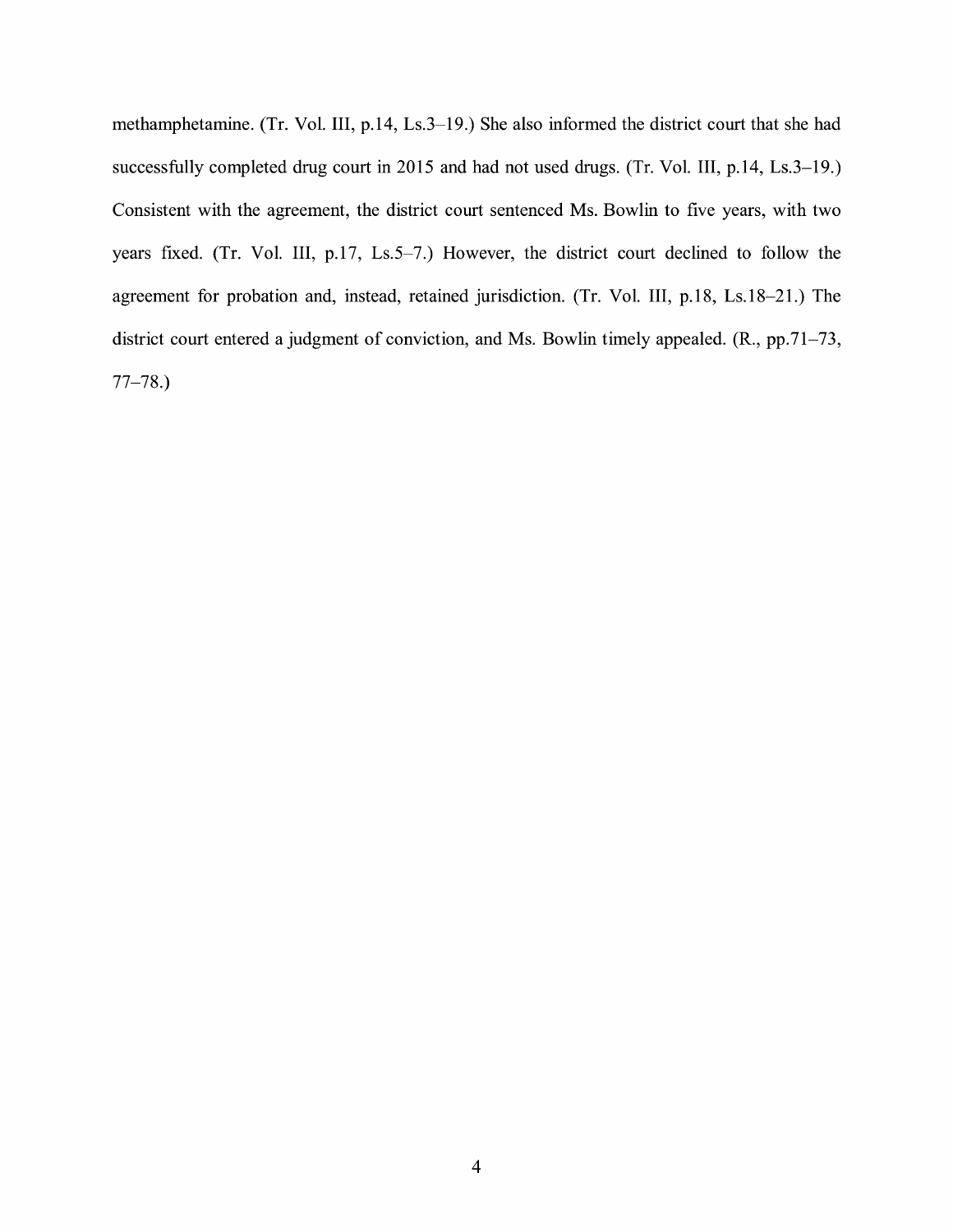## **ISSUES**

- I. Did the district court abuse its discretion when it denied Ms. Bowlin's motion to withdraw her guilty plea?
- II. Did the district court abuse its discretion when it declined to suspend Ms. Bowlin's sentence and place her on probation?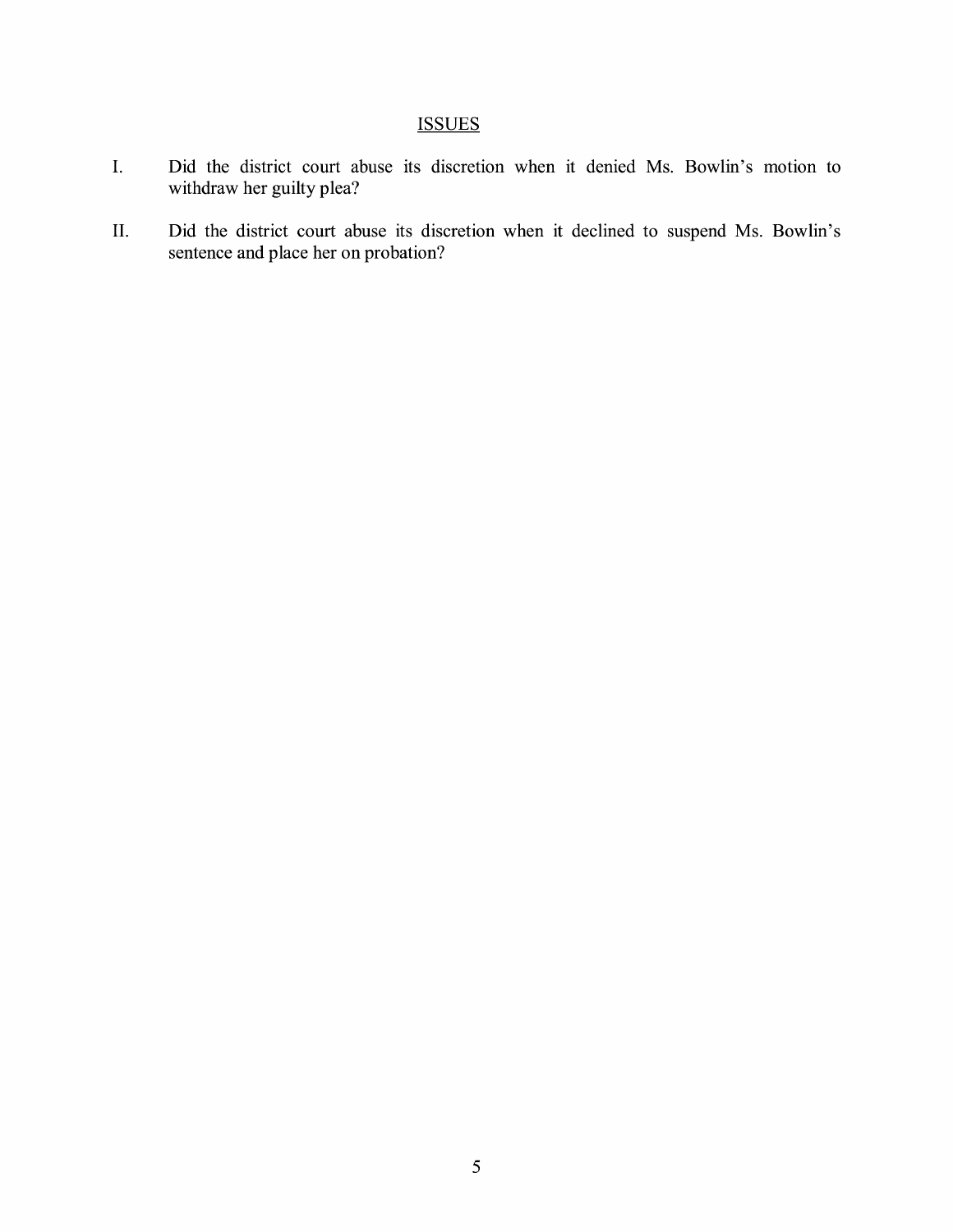#### ARGUMENT

I.

## The District Court Abused Its Discretion When It Denied Ms. Bowlin's Motion To Withdraw Her Guilty Plea

#### A. Introduction

Ms. Bowlin argues the district court did not exercise reason and thus abused its discretion by denying her motion to withdraw her guilty plea. She submits she provided a just reason to withdraw her plea.

#### B. Standard Of Review

The Court reviews the district court's denial of a motion to withdraw a guilty plea for an abuse of discretion. *State v. Sunseri,* 165 Idaho 9, 13 (2018). The abuse of discretion standard examines whether the district court: " $(1)$  Correctly perceived the issue as one of discretion;  $(2)$ acted within the outer boundaries of its discretion; (3) acted consistently with the legal standards applicable to the specific choices available to it; and (4) reached its decision by the exercise of reason." *Lunneborg v. My Fun Life,* 163 Idaho 856, 867 (2018).

## C. The District Court Did Not Exercise Reason In Denying Ms. Bowlin's Motion Because She Had A Just Reason To Withdraw Her Plea

I.C.R. 33(c) governs motions to withdraw a guilty plea. It states: "A motion to withdraw a plea of guilty may be made only before sentence is imposed or imposition of sentence is suspended; but to correct manifest injustice the court may set aside the judgment of conviction after sentence and may permit the defendant to withdraw a plea of guilty." I.C.R. 33(c). "As the text of the Rule reflects," a motion to withdraw a guilty plea before sentencing requires "a less rigorous measure of proof, *State v. Flowers,* 150 Idaho 568, 571 (2011)." *Sunseri,* 165 Idaho at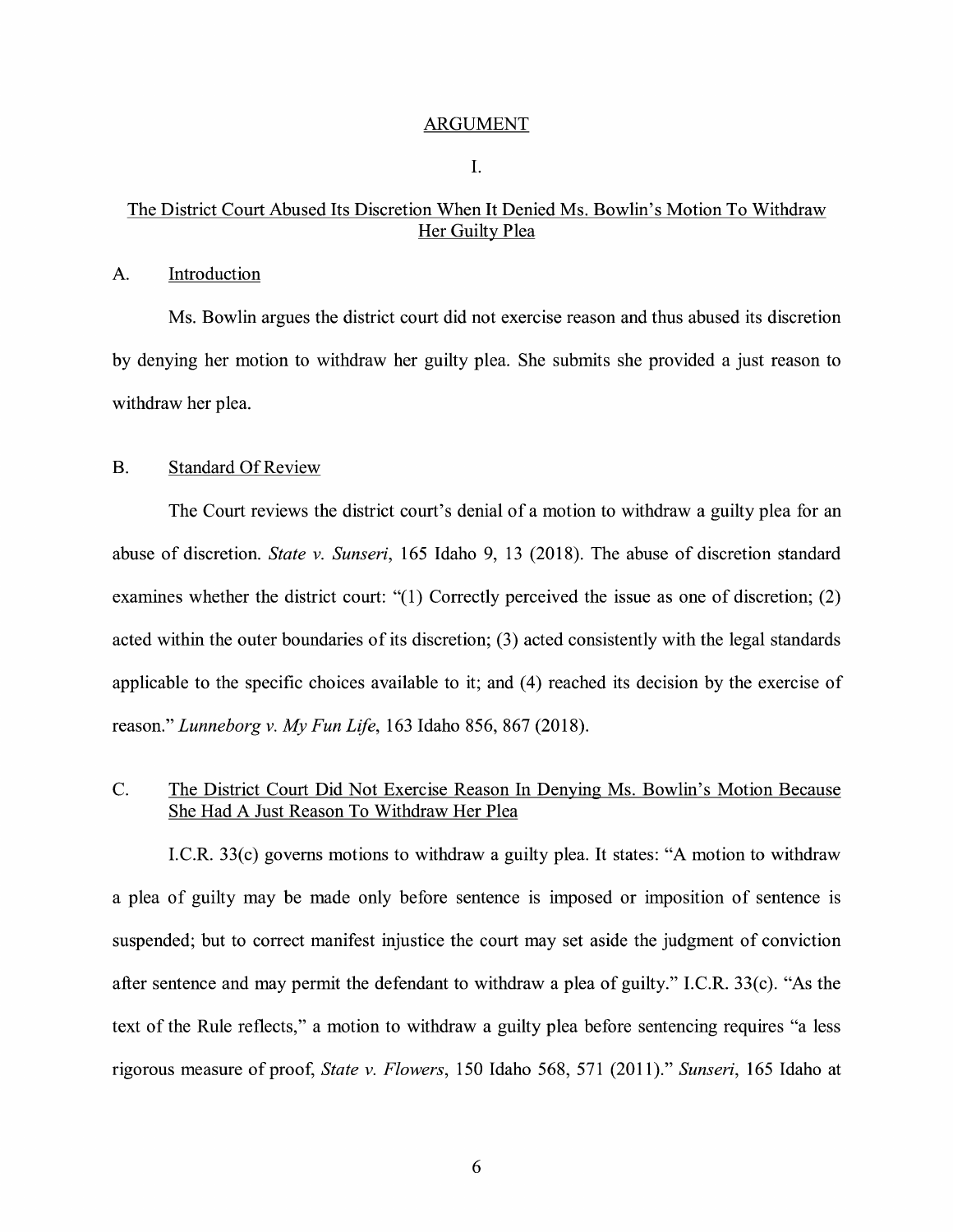13. The district court "is encouraged to liberally exercise its discretion in granting a motion to withdraw a guilty plea," if made prior to sentencing. *Id.* at 14 (citing *State v. Wyatt*, 131 Idaho 95, 97 (Ct. App. 1998)).

The Court has outlined a two-part analysis to review a motion to withdraw a guilty plea prior to sentencing. First, "the defendant must show a just reason for withdrawing the plea." *Id.*  at 13 (quoting *Flowers,* 150 Idaho at 571). "The just reason standard does not require that the defendant establish a constitutional defect in his or her guilty plea." *Id.* at 14 (quoting *State v. Hartsock,* 160 Idaho 639, 641 (Ct. App. 2016)). Rather, "[t]he determination whether a defendant has shown a just reason for withdrawal of the plea is a factual decision committed to the discretion of the trial court." *Id.* Second, if the defendant shows a just reason, "then the State may avoid the granting of the motion by showing that prejudice would result if the plea were withdrawn." *Id.* (quoting *Flowers,* 150 Idaho at 571).

Although not an exhaustive list, the Court has outlined four factors to consider in the determination of a "just reason." *Id* at 14. The district court should consider:

(1) whether the defendant has credibly asserted his legal innocence; (2) the length of delay between the entry of the guilty plea and the filing of the motion; (3) whether the defendant had the assistance of competent counsel at the time of the guilty plea; and (4) whether withdrawal of the plea will inconvenience the court and waste judicial resources.

*Id.* "[T]he good faith, credibility, and weight of the defendant's assertions in support of his motion to withdraw his plea are matters for the trial court to decide." *Id.* ( quoting *State v. Hanslovan,* 147 Idaho 530, 537 (Ct. App. 2008)).

Here, Ms. Bowlin submits the district court did not exercise reason by denying her motion to withdraw her guilty plea. Each factor is addressed below.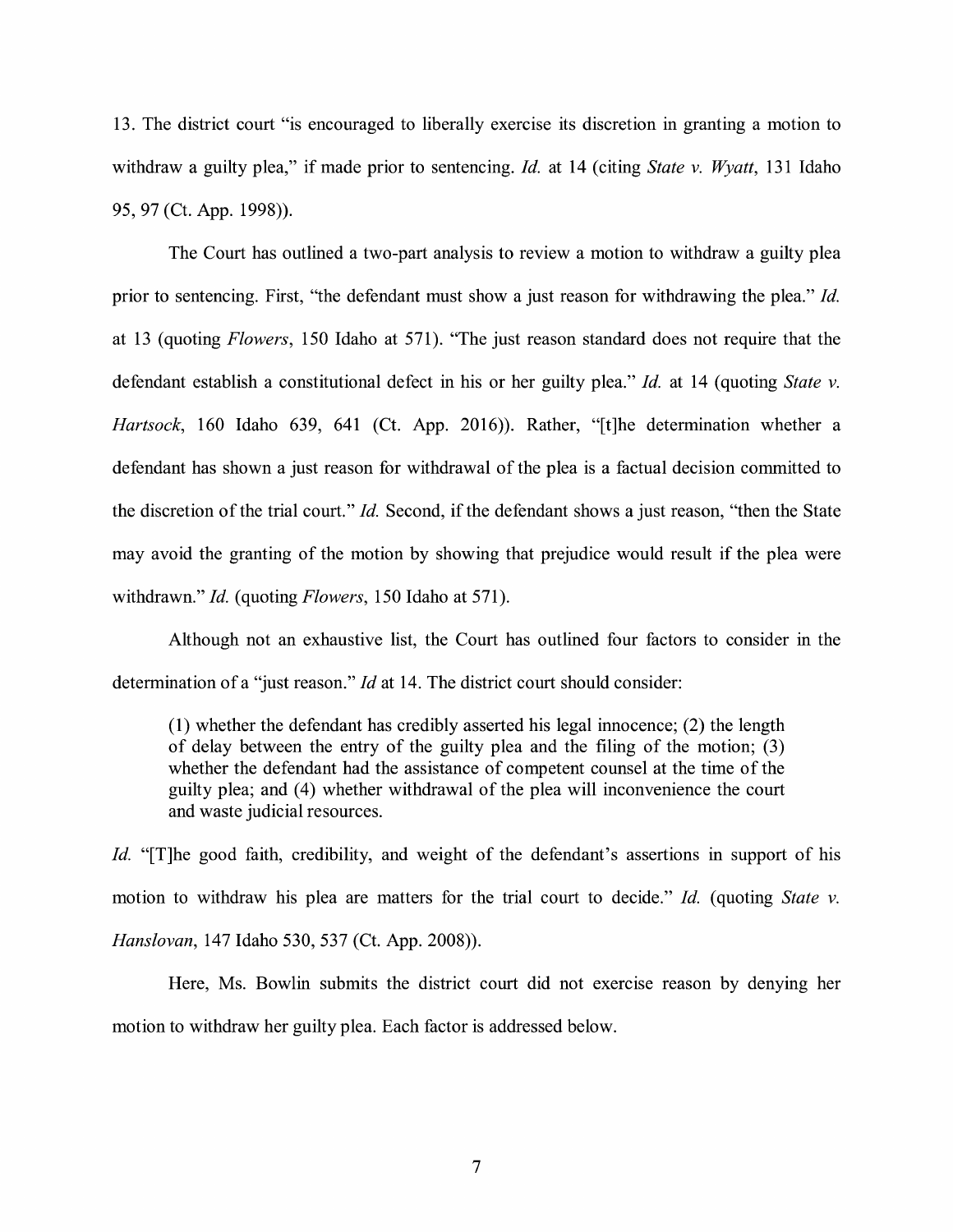First, Ms. Bowlin not only asserted her innocence, but also claimed she felt pressured to plead guilty at the start of the trial. (Tr. Vol. II, p.4, Ls.16-21; p.6, L.8-p.7, L.2.) Ms. Bowlin recognizes, however, "[a] declaration of innocence alone does not entitle a defendant to withdraw a guilty plea." *State v. Akin*, 139 Idaho 160, 162 (Ct. App. 2003) (citing *State v. Knowlton,* 122 Idaho 548, 549 (Ct. App. 1992)). If "there is some basis in the record of factual guilt," the defendant's subsequent "denial of factual guilt is not a just reason." *State v. Dopp,* 124 Idaho 481, 486 (1993); *see also Hanslovan,* 147 Idaho at 537 (defendant's bare assertions of innocence found to be less credible than sworn testimony provided for factual basis); *Wyatt,* 131 Idaho at 98 ("We conclude that the trial court did not abuse its discretion in denying Wyatt's motion to withdraw his guilty plea on the basis that his unswom claim was contradicted by his own testimony at the time of his change of plea and no other proof was presented."). "[W] ithdrawal is not an automatic right and more substantial reasons than just asserting legal innocence must be given." *Dopp,* 124 Idaho at 486. When a defendant asserts innocence, the district court must "consider the reason why the defense was not put forward at the time of original pleading." *Hanslovan,* 147 Idaho at 537 (quoting *State v. Rodriguez,* 118 Idaho 957, 961 (1990)). Although Ms. Bowlin acknowledges that she provided an unswom claim of innocence, she submits her innocence claim should be considered along with her claim of feeling pressured and unprepared at the start of trial. She also informed the district court that she believed the State's evidence contained "discrepancies." *(See* Tr. Vol. II, p.6, L.8-p.7, L.2.) She submits these facts together established a just reason to withdraw her plea.

Second, Ms. Bowlin asserts the length of delay between her plea and the motion was short. She entered the *Alford* plea on January 8, 2020, and moved to withdraw her plea less than a month later, on February 6, 2020. (R., pp.51, 56.) Therefore, this second factor is in her favor.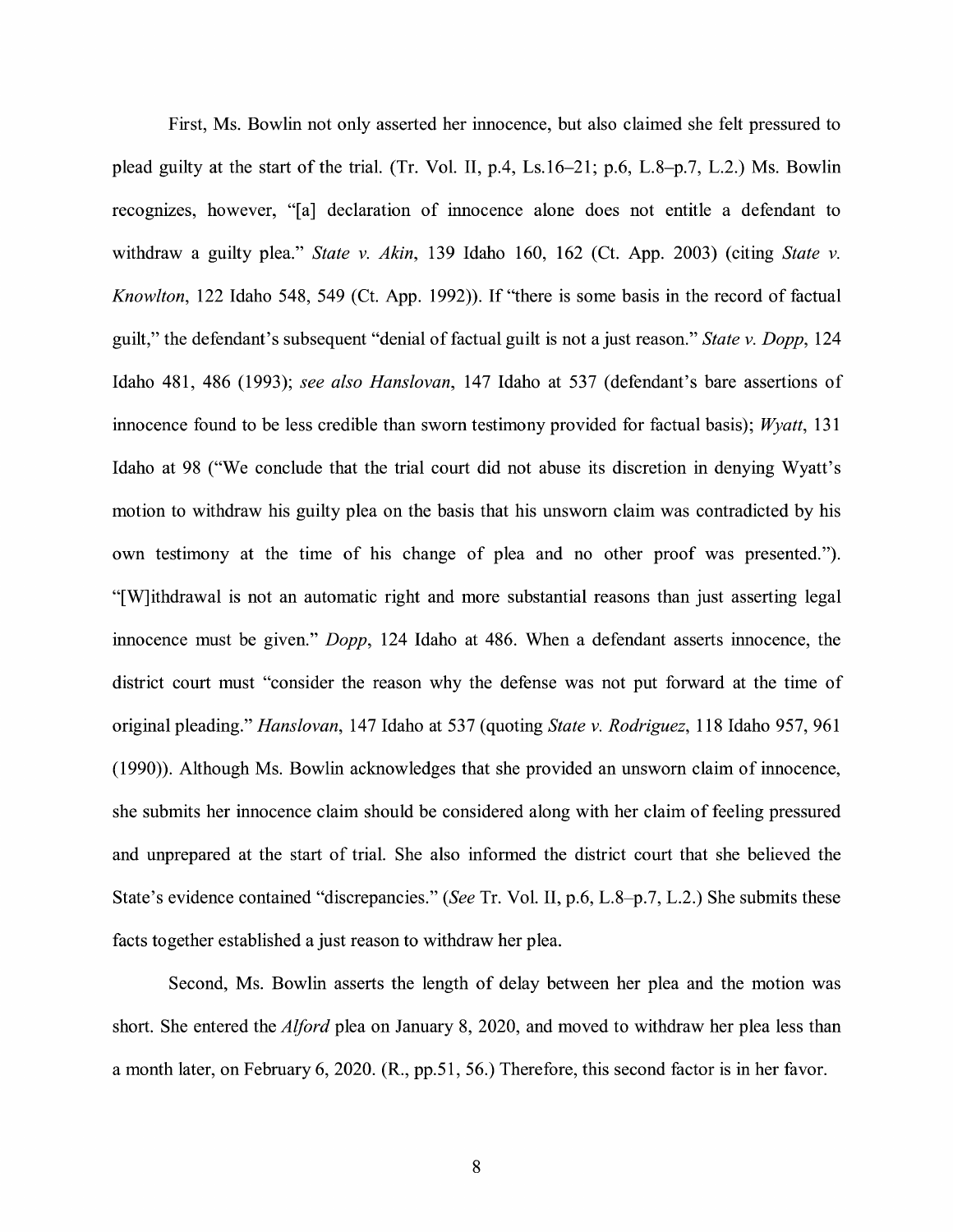Third, Ms. Bowlin acknowledges she had the assistance of counsel at the time of her plea, and she stated at the entry of plea hearing that she was satisfied with her counsel's representation. (Tr. Vol. I, p.6, L.21-p.7, L.3.) Therefore, this third factor is not in her favor.

Fourth, Ms. Bowlin submits the withdrawal of her plea would not greatly inconvenience the district court and unnecessarily waste judicial resources. The trial was scheduled for three days and involved a single count of possession of a controlled substance. (R., p.30.) Therefore, this fourth factor is neutral or in Ms. Bowlin's favor.

In summary, Ms. Bowlin contends the district court did not exercise reason and thus abused its discretion by denying her motion to withdraw her guilty plea. She argues she demonstrated a just reason to withdraw her plea. Upon showing a just reason, the burden shifts to the State to establish "substantial prejudice." *Sunseri,* 165 Idaho at 14-15. The district court did not reach the prejudice inquiry because it ruled Ms. Bowlin did not establish a just reason. (Tr. Vol. II, p.8, Ls.11-16.) Accordingly, Ms. Bowlin respectfully requests the Court vacate the district court's judgment of conviction and its order denying her motion and remand this case for consideration of prejudice to the State.

#### II.

## The District Court Abused Its Discretion When It Declined To Suspend Ms. Bowlin's Sentence And Place Her On Probation

"It is well-established that ' [ w ]here a sentence is within statutory limits, an appellant has the burden of showing a clear abuse of discretion on the part of the court imposing the sentence."' *State v. Pierce,* 150 Idaho 1, 5 (2010) (quoting *State v. Jackson,* 130 Idaho 293, 294 (1997) (alteration in original)). Similarly, "[t]he choice of probation, among available sentencing alternatives, is committed to the sound discretion of the trial court .... " *State v. Landreth,* <sup>118</sup>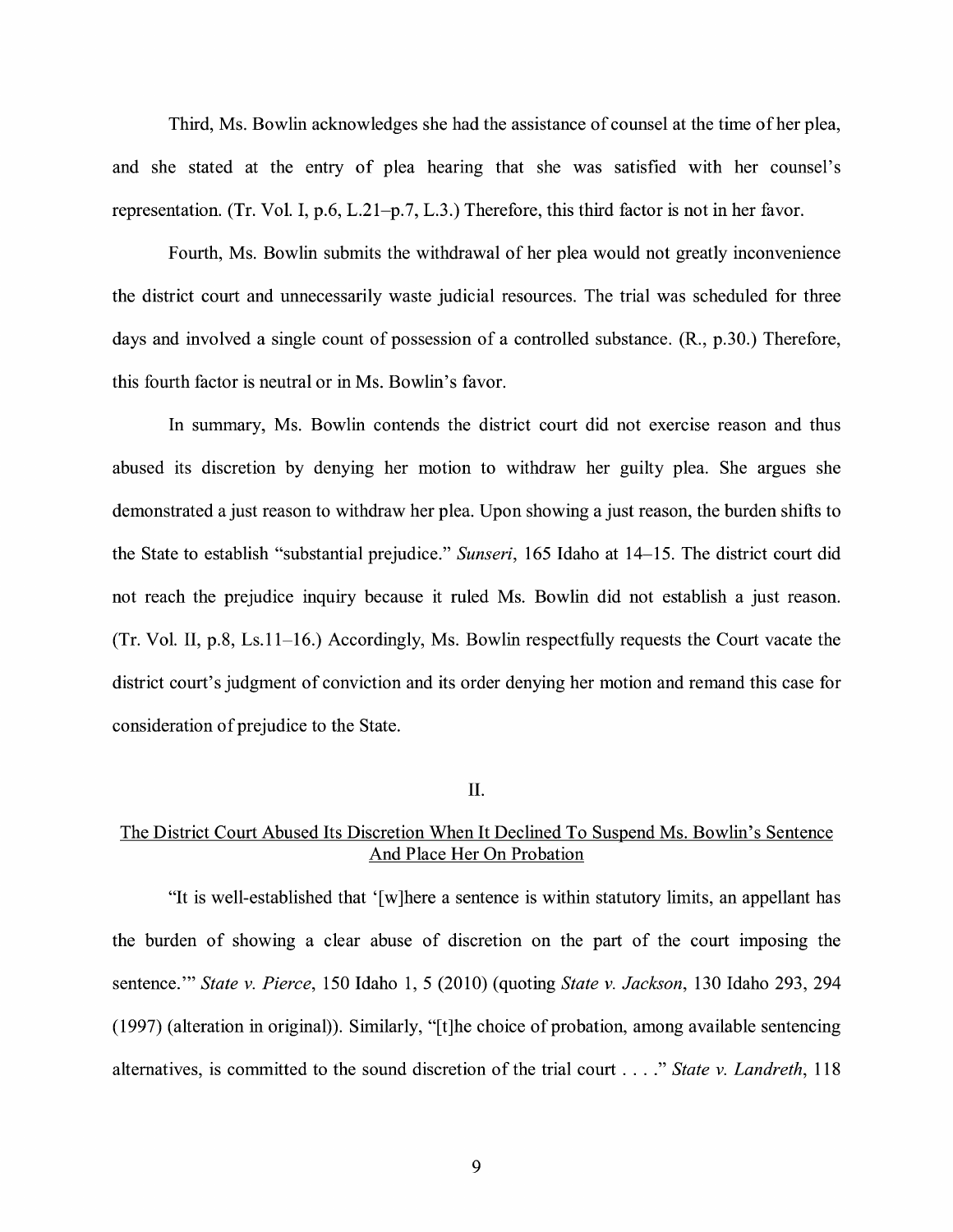Idaho 613, 615 (Ct. App. 1990). Here, Ms. Bowlin's sentence does not exceed the statutory maximum. *See* I.C. § 37-2732(c) (seven-year maximum). Accordingly, to show the sentence imposed was unreasonable, Ms. Bowlin "must show that the sentence, in light of the governing criteria, is excessive under any reasonable view of the facts." *State v. Strand,* 137 Idaho 457, 460 (2002).

"'Reasonableness' of a sentence implies that a term of confinement should be tailored to the purpose for which the sentence is imposed." *State v. Adamcik,* 152 Idaho 445, 483 (2012) (quoting *State v. Stevens,* 146 Idaho 139, 148 (2008)).

In examining the reasonableness of a sentence, the Court conducts an independent review of the entire record available to the trial court at sentencing, focusing on the objectives of criminal punishment: (1) protection of society; (2) deterrence of the individual and the public;  $(3)$  possibility of rehabilitation; and  $(4)$  punishment or retribution for wrongdoing.

*Stevens,* 146 Idaho at 148. "A sentence is reasonable if it appears necessary to accomplish the primary objective of protecting society and to achieve any or all of the related goals of deterrence, rehabilitation, or retribution." *State v. Delling,* 152 Idaho 122, 132 (2011).

Here, Ms. Bowlin asserts the district court did not exercise reason and thus abused its discretion by imposing an excessive sentence under any reasonable view of the facts. Specifically, she contends the district court should have suspended her sentence and placed her on probation in light of the mitigating factors.

As Ms. Bowlin stated at the sentencing hearing, she has not used methamphetamine since 2013. (Tr. Vol. III, p.14, Ls.8-9.) In 2013, Ms. Bowlin was sentenced to drug court for a charge of possession of a controlled substance. **(PSI,** p.5.) She successfully completed drug court in 2015 and received a withheld judgment. (PSI, p.5.) Before drug court, Ms. Bowlin has used methamphetamine daily for about twelve years (from ages thirty-three to forty-five). (PSI, p.11.)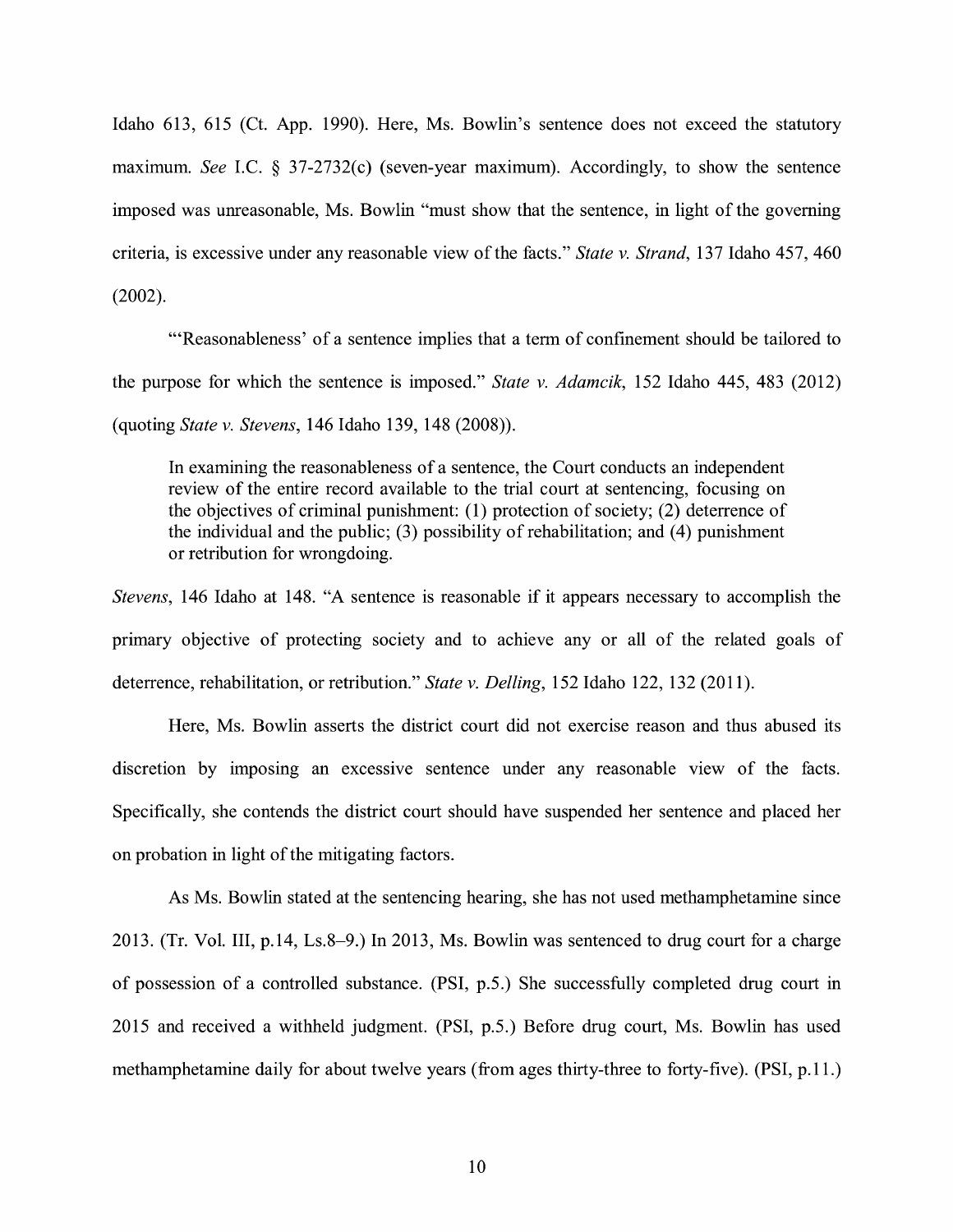The instant offense, also possession of a controlled substance, was her second felony charge. (PSI, pp.4-5.) She repeatedly denied possessing the baggie of methamphetamine. (PSI, pp.4, 12; Tr. Vol. II, p.6, L.8-p.7, L.2; Tr. Vol. III, p.14, Ls.3-19.) She explained: "I did not comit [sic] the crime I am being accused of. I did drop an item but it wasn't drugs. I have never been more sure of anything in my life. I have been clean since Dec. 3, 2013 and plan on staying that way." **(PSI,** p.12.) Along with her commitment to her sobriety, Ms. Bowlin had other positive factors to show she was an appropriate candidate for probation. Ms. Bowlin could not maintain employment due to seizures and anxiety, but she received social security disability benefits. (PSI, pp.9, 10.) She lived with her brother and his family and enjoyed positive hobbies, such as arts and crafts and woodworking. (PSI, p.7.) She valued her family. (PSI, p.12.) In addition, she recently accomplished her goal of purchasing a trailer and hoped to live there. (PSI, pp.8, 12.) These mitigating factors—Ms. Bowlin's sobriety, stable housing and income, family support, and positive values-demonstrated Ms. Bowlin could comply with the terms and conditions of probation. Probation could provide adequate protection for society while allowing for Ms. Bowlin's continued rehabilitation.

In sum, Ms. Bowlin contends the district court did not exercise reason by retaining jurisdiction because proper consideration of these mitigators warranted a suspended sentence and probation. She respectfully requests this Court vacate the district court's judgment of conviction and remand this case for new judgment of conviction suspending her sentence and placing her on probation or, alternatively, a new sentencing hearing.